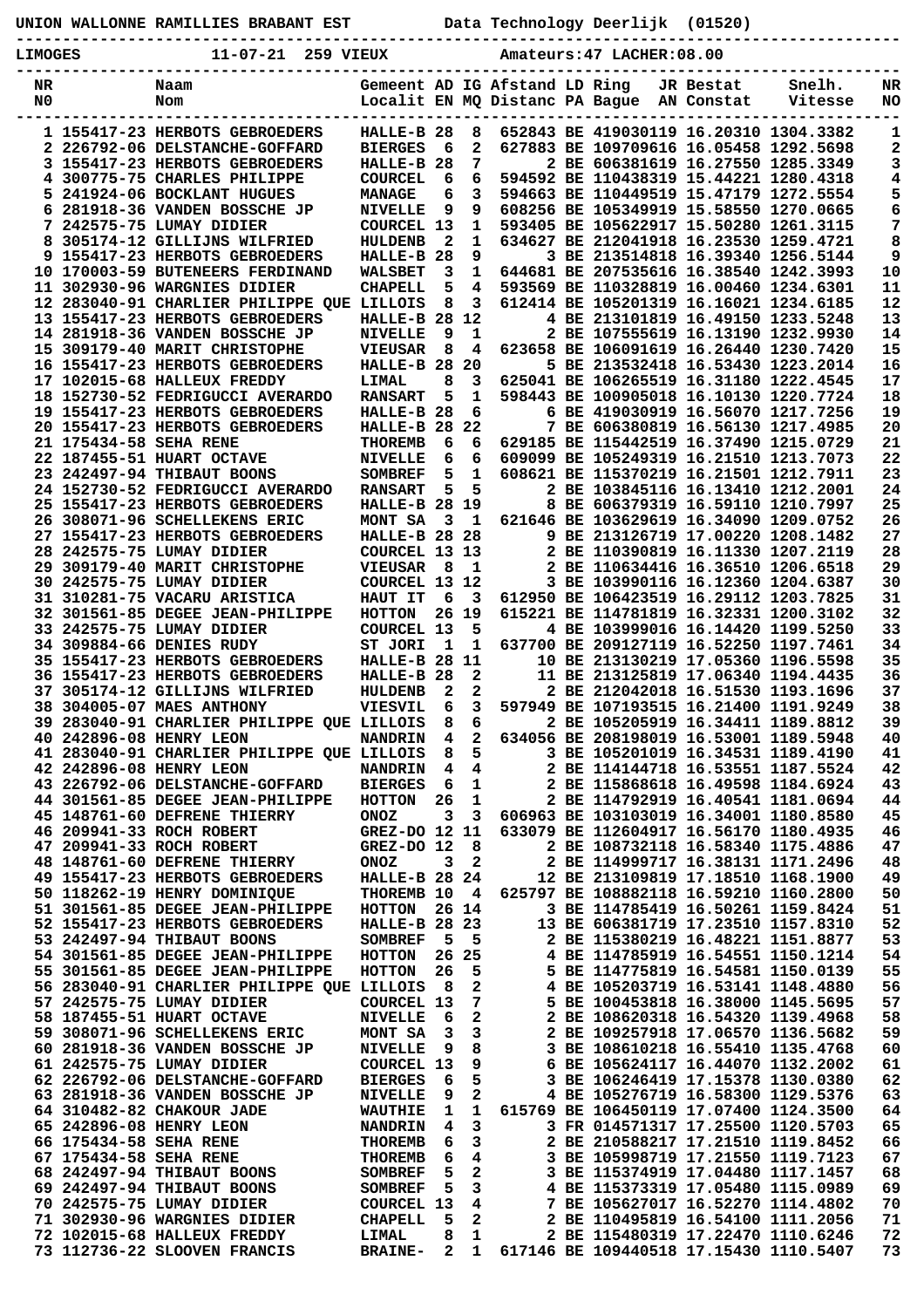|                        | 74 155417-23 HERBOTS GEBROEDERS  | HALLE-B 28           |       |    |  | 14 BE 213128519 17.52290 1101.8757     |  | 74 |
|------------------------|----------------------------------|----------------------|-------|----|--|----------------------------------------|--|----|
|                        | 75 301561-85 DEGEE JEAN-PHILIPPE | HOTTON               | 26 24 |    |  | 6 BE 114798119 17.19121 1100.1773      |  | 75 |
|                        | 76 301561-85 DEGEE JEAN-PHILIPPE | HOTTON               | 26    | -3 |  | 7 BE 114783719 17.20321 1097.5604      |  | 76 |
| 77 175434-58 SEHA RENE |                                  | THOREMB              | 6.    |    |  | 4 BE 108750518 17.34430 1094.7742      |  | 77 |
|                        | 78 301561-85 DEGEE JEAN-PHILIPPE | HOTTON               | 26 17 |    |  | 8 BE 114785119 17.22491 1093.1076      |  | 78 |
|                        | 79 118262-19 HENRY DOMINIOUE     | THOREMB              | 10    | 9  |  | 2 BE 105846219 17.33110 1091.7920      |  | 79 |
|                        | 80 134888-58 SURINX3IPPOLITO     | GOSSELI              | З.    |    |  | 598168 BE 100036418 17.08110 1091.1824 |  | 80 |
|                        | 81 170003-59 BUTENEERS FERDINAND | WALSBET              | 3.    | -2 |  | 2 BE 204902919 17.54020 1085.2606      |  | 81 |
|                        | 82 309179-40 MARIT CHRISTOPHE    | VIEUSAR              | 8     | -2 |  | 3 BE 106102119 17.34420 1085.1888      |  | 82 |
|                        | 83 242575-75 LUMAY DIDIER        | COURCEL 13 10        |       |    |  | 8 BE 100456618 17.07240 1084.0427      |  | 83 |
|                        | 84 155417-23 HERBOTS GEBROEDERS  | <b>HALLE-B 28 27</b> |       |    |  | 15 BE 213108119 18.02240 1083.7367     |  | 84 |
|                        | 85 209941-33 ROCH ROBERT         | GREZ-DO 12           |       | -5 |  | 3 BE 108736118 17.45520 1080.5855      |  | 85 |
|                        | 86 220302-15 SPRUYT EDDY         | LOUPOIG 10           |       | 2  |  | 610358 BE 111774019 17.25290 1079.3563 |  | 86 |
|                        | 87 302930-96 WARGNIES DIDIER     | CHAPELL              | 5.    | 5  |  | 3 BE 110327819 17.11070 1077.0297      |  | 87 |
|                        |                                  |                      |       |    |  |                                        |  |    |

## **UNION WALLONNE RAMILLIES BRABANT EST Data Technology Deerlijk (01520)**

| $11 - 07 - 21$<br>260 YEARLING<br>Amateurs: 31 LACHER: 08.00<br><b>LIMOGES</b> |  |                                                              |                                |                 |                         |                                                                 |  |  |                         |                                                                             |          |
|--------------------------------------------------------------------------------|--|--------------------------------------------------------------|--------------------------------|-----------------|-------------------------|-----------------------------------------------------------------|--|--|-------------------------|-----------------------------------------------------------------------------|----------|
|                                                                                |  |                                                              |                                |                 |                         |                                                                 |  |  |                         |                                                                             |          |
| NR<br>N0                                                                       |  | Naam<br>Nom                                                  |                                |                 |                         | Gemeent AD IG Afstand LD Ring<br>Localit EN MQ Distanc PA Bague |  |  | JR Bestat<br>AN Constat | Snelh.<br>Vitesse                                                           | NR<br>NO |
|                                                                                |  |                                                              |                                |                 |                         |                                                                 |  |  |                         |                                                                             |          |
|                                                                                |  | 1 155417-23 HERBOTS GEBROEDERS                               | HALLE-B 24                     |                 | - 3                     |                                                                 |  |  |                         | 652843 BE 213311420 16.14580 1318.9636                                      | 1        |
|                                                                                |  | 2 155417-23 HERBOTS GEBROEDERS                               | <b>HALLE-B 24 19</b>           |                 |                         |                                                                 |  |  |                         | 2 BE 213342720 16.27180 1286.8973                                           | 2        |
|                                                                                |  | 3 152466-79 PIERRE ROGER & DAVID                             | BOSSUT- 10                     |                 | 9                       |                                                                 |  |  |                         | 634170 BE 113525320 16.18461 1271.4721                                      | 3        |
|                                                                                |  | 4 310912-27 MATEI CRISTIAN                                   | TUBIZE                         | 22              | 8                       |                                                                 |  |  |                         | 614204 RO 077851120 16.03400 1269.8911                                      | 4        |
| 5                                                                              |  | 301561-85 DEGEE JEAN-PHILIPPE                                | <b>HOTTON</b>                  | 17              | 4                       |                                                                 |  |  |                         | 615221 BE 101039620 16.05341 1267.0122                                      | 5        |
| 6                                                                              |  | 301561-85 DEGEE JEAN-PHILIPPE                                | <b>HOTTON</b>                  |                 | 17 17                   |                                                                 |  |  |                         | 2 BE 101050920 16.05461 1266.4905                                           | 6        |
|                                                                                |  | 7 242497-94 THIBAUT BOONS<br>155417-23 HERBOTS GEBROEDERS    | SOMBREF 29 21<br>HALLE-B 24 18 |                 |                         |                                                                 |  |  |                         | 608621 BE 301566720 16.01341 1263.8310<br>3 BE 213330120 16.38340 1258.9375 | 7<br>8   |
| 8                                                                              |  | 9 242497-94 THIBAUT BOONS                                    | SOMBREF 29 24                  |                 |                         |                                                                 |  |  |                         | 2 BE 100523420 16.04131 1256.9144                                           | 9        |
|                                                                                |  | <b>10 155417-23 HERBOTS GEBROEDERS</b>                       | <b>HALLE-B 24 10</b>           |                 |                         |                                                                 |  |  |                         | 4 BE 213326520 16.44130 1245.3686                                           | 10       |
|                                                                                |  | 11 304005-07 MAES ANTHONY                                    | VIESVIL 14                     |                 | 3                       |                                                                 |  |  |                         | 597949 BE 109903320 16.00250 1244.6467                                      | 11       |
|                                                                                |  | 12 309179-40 MARIT CHRISTOPHE                                | <b>VIEUSAR</b>                 | 8               | 2                       |                                                                 |  |  |                         | 623658 BE 113376220 16.23090 1239.5071                                      | 12       |
|                                                                                |  | 13 155417-23 HERBOTS GEBROEDERS                              | HALLE-B 24                     |                 | 4                       |                                                                 |  |  |                         | 5 BE 213313020 16.47100 1238.3996                                           | 13       |
|                                                                                |  | 14 242497-94 THIBAUT BOONS                                   | SOMBREF 29 15                  |                 |                         |                                                                 |  |  |                         | 3 BE 100524020 16.11431 1237.7432                                           | 14       |
|                                                                                |  | 15 310912-27 MATEI CRISTIAN                                  | TUBIZE                         | 22              | 9                       |                                                                 |  |  |                         | 2 BE 113972520 16.16220 1237.3998                                           | 15       |
|                                                                                |  | 16 242896-08 HENRY LEON                                      | NANDRIN 30 13                  |                 |                         |                                                                 |  |  |                         | 634056 BE 102573620 16.38111 1223.6093                                      | 16       |
|                                                                                |  | 17 145223-14 MARTIN MICHAEL                                  | <b>NIL-SAI</b>                 | 4               | $\overline{\mathbf{2}}$ |                                                                 |  |  |                         | 620880 BE 113336320 16.29080 1219.4841                                      | 17       |
|                                                                                |  | 18 155417-23 HERBOTS GEBROEDERS                              | HALLE-B 24 21                  |                 |                         |                                                                 |  |  |                         | 6 BE 213325120 16.55400 1218.7486                                           | 18       |
|                                                                                |  | 19 310740-49 MORARU CONSTANTIN                               | <b>BORNIVA</b>                 | - 5             | 1                       |                                                                 |  |  |                         | 606943 BE 113614620 16.18010 1218.7203                                      | 19       |
|                                                                                |  | 20 155417-23 HERBOTS GEBROEDERS                              | HALLE-B <sub>24</sub>          |                 | 1                       |                                                                 |  |  |                         | 7 BE 213306520 16.55430 1218.6349                                           | 20       |
|                                                                                |  | 20 155417-23 HERBOTS GEBROEDERS                              | HALLE-B 24                     |                 | 9                       |                                                                 |  |  |                         | 8 BE 414969620 16.55430 1218.6349                                           | 20<br>22 |
|                                                                                |  | 22 242896-08 HENRY LEON<br>23 145223-14 MARTIN MICHAEL       | NANDRIN 30<br><b>NIL-SAI</b>   | 4               | 19<br>4                 |                                                                 |  |  |                         | 2 BE 102571120 16.40361 1217.9293<br>2 BE 113334620 16.31000 1215.0294      | 23       |
|                                                                                |  | 24 310912-27 MATEI CRISTIAN                                  | TUBIZE                         | 22              | 7                       |                                                                 |  |  |                         | 3 BE 113973620 16.27010 1211.4079                                           | 24       |
|                                                                                |  | 25 242896-08 HENRY LEON                                      | NANDRIN 30                     |                 | 11                      |                                                                 |  |  |                         | 3 BE 102401120 16.44001 1210.0267                                           | 25       |
|                                                                                |  | 26 148761-60 DEFRENE THIERRY                                 | <b>ONOZ</b>                    | 3               | 2                       |                                                                 |  |  |                         | 606963 BE 100009420 16.21541 1209.3265                                      | 26       |
|                                                                                |  | 27 283040-91 CHARLIER PHILIPPE QUE LILLOIS                   |                                | 3               | $\mathbf{2}$            |                                                                 |  |  |                         | 612414 BE 114944020 16.27341 1206.5646                                      | 27       |
|                                                                                |  | 28 242497-94 THIBAUT BOONS                                   | SOMBREF 29 12                  |                 |                         |                                                                 |  |  |                         | 4 BE 100520720 16.24321 1206.3009                                           | 28       |
|                                                                                |  | 29 310912-27 MATEI CRISTIAN                                  | TUBIZE                         |                 | 22 10                   |                                                                 |  |  |                         | 4 BE 113972020 16.30300 1203.1420                                           | 29       |
|                                                                                |  | 30 242497-94 THIBAUT BOONS                                   | SOMBREF 29                     |                 | 8                       |                                                                 |  |  |                         | 5 BE 301566320 16.26261 1201.7752                                           | 30       |
|                                                                                |  | 31 155417-23 HERBOTS GEBROEDERS                              | HALLE-B 24 11                  |                 |                         |                                                                 |  |  |                         | 9 BE 414967220 17.03320 1201.1094                                           | 31       |
|                                                                                |  | 32 304005-07 MAES ANTHONY                                    | VIESVIL 14                     |                 | 6                       |                                                                 |  |  |                         | 2 BE 109901120 16.17530 1200.9822                                           | 32       |
|                                                                                |  | 33 242896-08 HENRY LEON                                      | NANDRIN 30                     |                 | 3                       |                                                                 |  |  |                         | 4 BE 104562820 16.48091 1200.5188                                           | 33       |
|                                                                                |  | 34 310912-27 MATEI CRISTIAN                                  | TUBIZE                         | 22 <sub>1</sub> | 11                      |                                                                 |  |  |                         | 5 BE 113971920 16.31570 1199.7343                                           | 34       |
|                                                                                |  | 35 155417-23 HERBOTS GEBROEDERS<br>36 304005-07 MAES ANTHONY | HALLE-B 24<br>VIESVIL 14       |                 | 8<br>5                  |                                                                 |  |  |                         | 10 BE 213307020 17.04540 1198.0969<br>3 BE 109901320 16.20080 1195.5792     | 35<br>36 |
|                                                                                |  | 37 301561-85 DEGEE JEAN-PHILIPPE                             | <b>HOTTON</b>                  | 17              | 7                       |                                                                 |  |  |                         | 3 BE 101031820 16.35571 1192.4005                                           | 37       |
|                                                                                |  | 38 301561-85 DEGEE JEAN-PHILIPPE                             | <b>HOTTON</b>                  | 17              | 3                       |                                                                 |  |  |                         | 4 BE 101042120 16.37441 1188.2932                                           | 38       |
|                                                                                |  | 39 310281-75 VACARU ARISTICA                                 | HAUT IT 12                     |                 | 7                       |                                                                 |  |  |                         | 612950 BE 113676120 16.36132 1187.3813                                      | 39       |
|                                                                                |  | 40 310281-75 VACARU ARISTICA                                 | HAUT IT 12 11                  |                 |                         |                                                                 |  |  |                         | 2 BE 113671320 16.36182 1187.1897                                           | 40       |
|                                                                                |  | 41 155417-23 HERBOTS GEBROEDERS                              | <b>HALLE-B 24 24</b>           |                 |                         |                                                                 |  |  |                         | 11 BE 213332820 17.10540 1185.0481                                          | 41       |
|                                                                                |  | 42 242497-94 THIBAUT BOONS                                   | SOMBREF 29                     |                 | - 5                     |                                                                 |  |  |                         | 6 BE 100522520 16.33491 1184.5062                                           | 42       |
|                                                                                |  | 43 242896-08 HENRY LEON                                      | NANDRIN 30                     |                 | 5                       |                                                                 |  |  |                         | 5 BE 104561220 16.55271 1184.1517                                           | 43       |
|                                                                                |  | 44 242896-08 HENRY LEON                                      | NANDRIN 30 12                  |                 |                         |                                                                 |  |  |                         | 6 BE 104477520 16.56511 1181.0637                                           | 44       |
|                                                                                |  | 45 309179-40 MARIT CHRISTOPHE                                | VIEUSAR 8                      |                 | - 6                     |                                                                 |  |  |                         | 2 BE 113373520 16.48440 1179.5322                                           | 45       |
|                                                                                |  | 46 155417-23 HERBOTS GEBROEDERS                              | HALLE-B 24 22                  |                 |                         |                                                                 |  |  |                         | 12 BE 213327620 17.14410 1176.9652                                          | 46       |
|                                                                                |  | 47 242497-94 THIBAUT BOONS                                   | SOMBREF 29                     |                 | - 7                     |                                                                 |  |  |                         | 7 BE 301567520 16.37341 1175.9240                                           | 47       |
|                                                                                |  | 48 242497-94 THIBAUT BOONS                                   | SOMBREF 29 16                  |                 |                         |                                                                 |  |  |                         | 8 BE 301567220 16.37451 1175.5076                                           | 48       |
|                                                                                |  | 49 164141-17 DELHOVE ROGER<br>50 310912-27 MATEI CRISTIAN    | NIVELLE 6 3<br>TUBIZE 22       |                 | 1                       |                                                                 |  |  |                         | 607676 BE 113811820 16.37550 1173.3084<br>6 BE 113969720 16.43380 1172.9658 | 49<br>50 |
|                                                                                |  | 51 304005-07 MAES ANTHONY                                    | VIESVIL 14                     |                 | $\overline{\mathbf{2}}$ |                                                                 |  |  |                         | 4 BE 109900820 16.30030 1172.3341                                           | 51       |
|                                                                                |  | 52 155417-23 HERBOTS GEBROEDERS                              | HALLE-B 24 14                  |                 |                         |                                                                 |  |  |                         | 13 BE 414967120 17.17000 1172.0700                                          | 52       |
|                                                                                |  | 53 311095-16 LECOCO RENE                                     | <b>ROUX</b>                    | 5               | $\mathbf{1}$            |                                                                 |  |  |                         | 592908 BE 110138820 16.26110 1171.3305                                      | 53       |
|                                                                                |  | 54 310912-27 MATEI CRISTIAN                                  | TUBIZE                         |                 | 22 12                   |                                                                 |  |  |                         | 7 BE 113970220 16.44390 1170.6928                                           | 54       |
|                                                                                |  | 55 242497-94 THIBAUT BOONS                                   | SOMBREF 29 28                  |                 |                         |                                                                 |  |  |                         | 9 BE 100522320 16.40231 1169.5591                                           | 55       |
|                                                                                |  | 56 242896-08 HENRY LEON                                      | NANDRIN 30                     |                 | $\overline{\mathbf{4}}$ |                                                                 |  |  |                         | 7 BE 102576920 17.02510 1168.0133                                           | 56       |
|                                                                                |  | 57 242896-08 HENRY LEON                                      | NANDRIN 30 18                  |                 |                         |                                                                 |  |  |                         | 8 BE 102570420 17.04530 1163.6546                                           | 57       |